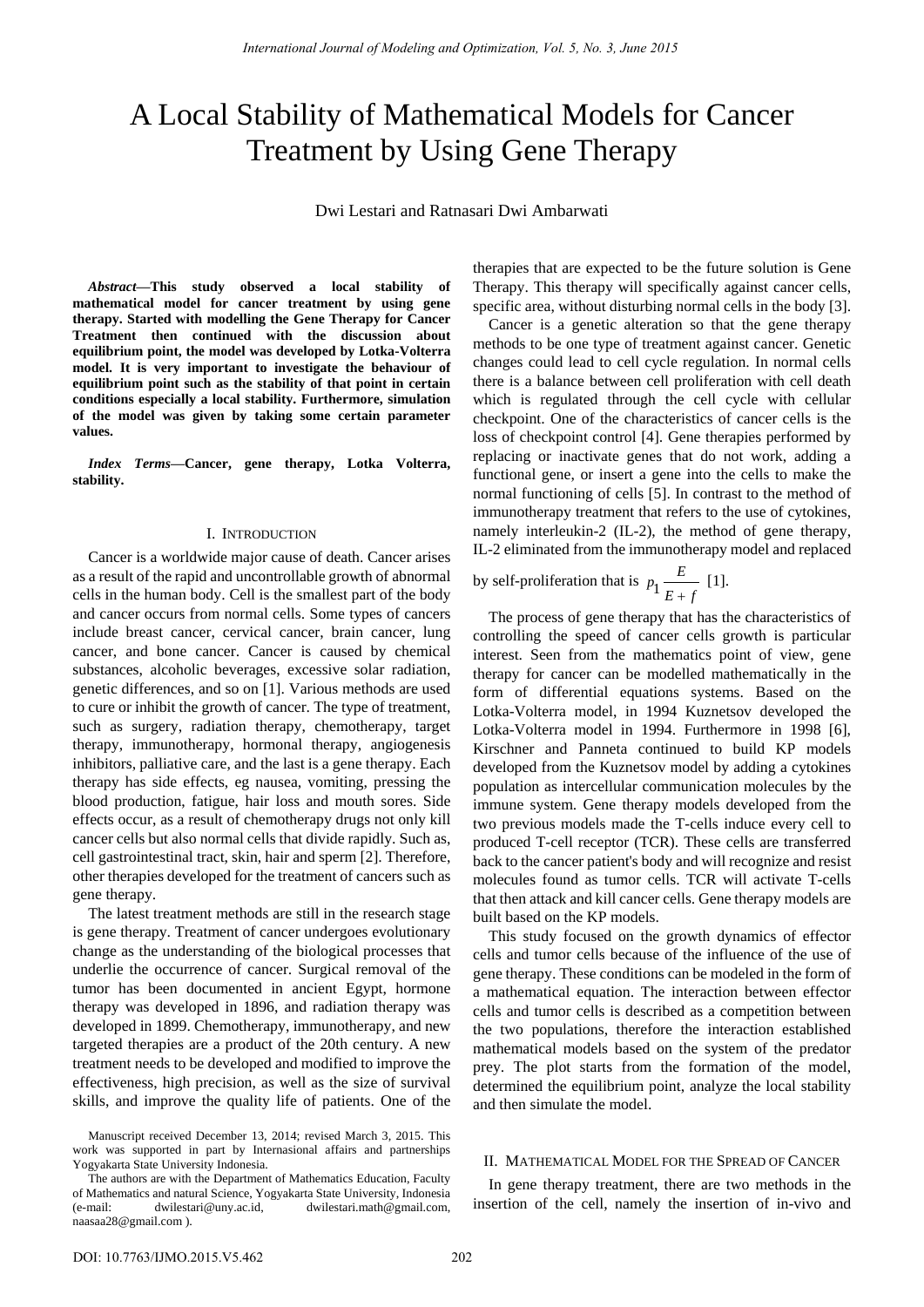ex-vivo insertion. In-vivo insertion is the direct insertion of the vector into the target area in the body, while the ex-vivo insertion is targeted cells released from the patient's body, forced to imitate and in transduction with vectors before being returned to the patient [7]. The treatments process with gene therapy describe below:

- 1) Replace missing or mutated gene with a healthy gene.
- 2) Inserting genes into tumor that acts like suicide bombing after activated by drugs.
- 3) Inserting genes that make tumors more vulnerable to treatment such as chemotherapy and radiotherapy.
- 4) Augment the immune response to cancer by increasing the ability of immune cells, such as T cells and dendritic cells, to fight cancer cells.

The model developed by Kirschner and Panneta in 1998 [6] known as KP models shown below:

$$
E = cT - \mu_2 E + p_1 \frac{EC}{g_1 + C} + S_1
$$
 (1a)

$$
T = cT - \mu_2 E + p_1 \frac{EC}{g_1 + C} + S_1
$$
 (1b)

$$
C = \frac{p_2 ET}{g_3 + T} + S_2 - \mu_3 C
$$
 (1c)

The notation used is

 $E(t)$ : effector immune cell

 $T(t)$ : cancer cell

 $C(t)$ : effector molecules

*C* : antigen parameters

- $\mu$ <sub>2</sub> : pure death parameters
- *S<sup>1</sup>* : immunotheraphy parameters

Equation (1b) shows the logistic growth of cancer cells, with  $b^{-1}$  as a maximum capacity limit (maximum carrying capacity). Furthermore, gene therapy models obtained by removing the equation (1c) and replace it with cell proliferation (self proliferation) in equation (1a).

| Para<br>meter | Definition                                                    | <b>Baseline</b>          | Interval            |  |
|---------------|---------------------------------------------------------------|--------------------------|---------------------|--|
| $\mu_{2}$     | Half-life of effector cells                                   | 0.03<br>(1/time)         | 0.03                |  |
| $p_3$         | The rate of effector cells<br>proliferation                   | 0.1245<br>(1/time)       | 0.1245              |  |
| f             | Half-saturation for effector<br>cell proliferation parameters | $10^{-3}$ (cells)        | $[10^{-5}, 1]$      |  |
| $s_1(t)$      | <b>Treatment Parameters</b>                                   | (cell/time)              | $[10^{-2}, 10^{2}]$ |  |
| c(t)          | Antigenicity                                                  | 0.05<br>(1/time)         | $[10^{-3}, 0.5]$    |  |
| $r_2(t)$      | The rate of tumor growth                                      | 0.18<br>(1/time)         | $[10^{-1}, 2]$      |  |
| b             | The capacity of tumor cells                                   | $10^{-9}$ (1)<br>/cells) | $10^{-9}$           |  |
| a(t)          | Cancer cleanup parameters                                     | 1(1/cells)               | $[10^{-2}, 10^{2}]$ |  |
| 92            | Half-saturation for the cancer<br>cleaning                    | $105$ (cells)            | $10^{5}$            |  |

TABLE I: PARAMETER VALUE

Here are the assumptions required to obtain mathematical models:

- 1) Tumor cell growth following the logistics growth
- 2) Natural death occurred on effector cells
- 3) The population is not constant

In the literature [1] defined the values of the parameters are largely based on previous research (see Table I). These parameters are as follows:

The Transfer diagram can be seen as follow:



Based on Fig. 1, the gene therapy model developed in the form of differential equations systems is written as follows:

$$
\frac{dE}{dt} = cT - \mu_2 E + p_3 \frac{E}{E+f} + s_1
$$
  

$$
\frac{dT}{dt} = r_2 T (1 - bT) - a \frac{ET}{T+g_2}
$$
 (2)

with  $c, s_1, r_2, a$  are constant. Where  $s_1, a, r_2, g_2 > 0$  and  $0 < \mu_2, p_3, f, b, c \leq 1.$ 

## III. EQUILIBRIUM POINT

Equation (2) will reach equilibrium point on  $\frac{d}{dx}$  $\frac{dE}{dt} = 0$  and d  $\frac{du}{dt} = 0$ , so the equation can be written as follows:

$$
cT - \mu_2 E + p_3 \frac{E}{E + f} + s_1 = 0
$$
 (2a)

$$
r_2 T(1 - bT) - a \frac{ET}{T + g_2} = 0.
$$
 (2b)

From Equation (2b) we obtain:

$$
T_1 = 0 \tag{3}
$$

$$
T_2 = \frac{A_1 - \sqrt{B_1}}{2r_2 b} \tag{4}
$$

$$
T_3 = \frac{A_1 + \sqrt{B_1}}{2r_2 b} \tag{5}
$$

with :

$$
A_1 = (1 - bg_2)r_2
$$
  

$$
B_1 = ((1 - bg_2)r_2)^2 - 4(aE - r_2g_2)br_2.
$$

Furthermore, substitution of each  $(3)$ ,  $(4)$ , or  $(5)$  to  $(2a)$  is obtained

$$
E_1 = \frac{A_2 - \sqrt{B_2}}{2r_2 b}
$$
 and  $E_2 = \frac{A_2 + \sqrt{B_2}}{2r_2 b}$ 

with:

$$
A_2 = p_3 + s_1 - \mu_2 f
$$
  
\n
$$
B_2 = (p_3 + s_1 - \mu_2 f)^2 + 4\mu_2 s_1 f.
$$

Thus equilibrium point  $P_1(E_1^*, T_1^*)$  and  $P_2(E_2^*, T_1^*)$  were obtained. It is analog for other following points: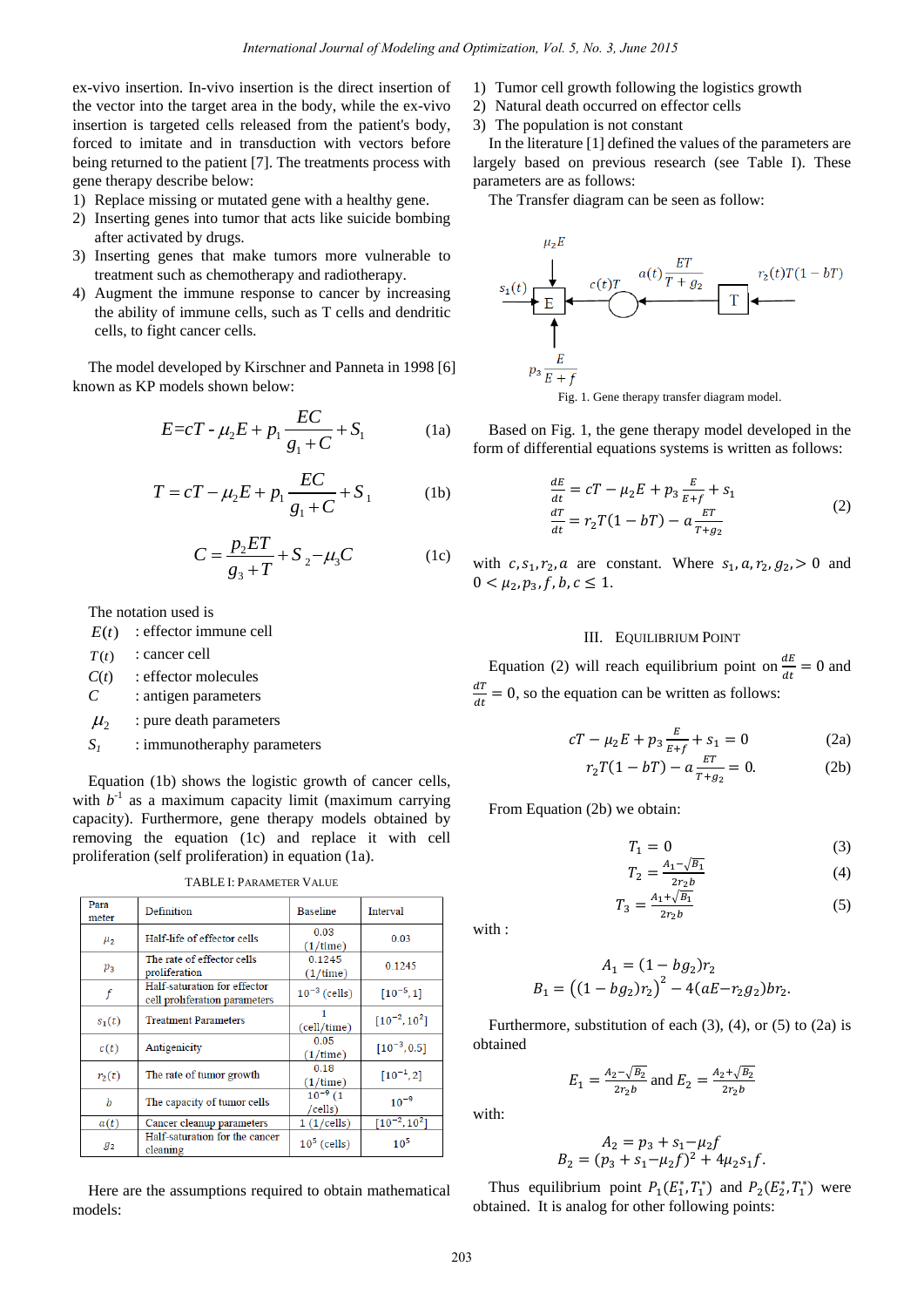$$
E_3 = \frac{A_3 - \sqrt{B_3}}{2r_2 b}
$$
 and  $E_4 = \frac{A_3 + \sqrt{B_3}}{2r_2 b}$ 

with:

$$
A_3 = (A_1 - \sqrt{B_1})c + 2r_2b(p_3 + s_1 - \mu_2 f)
$$
  
\n
$$
B_3 = ((A_1 - \sqrt{B_1})c + 2r_2b(p_3 + s_1 - \mu_2 f))^{2} +
$$
  
\n
$$
8(\mu_2 r_2 b) ((A_1 - \sqrt{B_1})c + 2s_1r_2 b) f.
$$

Furthermore, in order to obtain the equilibrium points of  $P_3(E_3^*, T_2^*)$  and  $P_4(E_4^*, T_2^*)$ :

$$
E_5 = \frac{A_4 - \sqrt{B_4}}{2r_2b}
$$
 and  $E_6 = \frac{A_4 + \sqrt{B_4}}{2r_2b}$ 

with:

$$
A_4 = (A_1 + \sqrt{B_1})c + 2r_2b(p_3 + s_1 - \mu_2 f)
$$
  
\n
$$
B_4 = ((A_1 + \sqrt{B_1})c + 2r_2b(p_3 + s_1 - \mu_2 f))^{2} +
$$
  
\n
$$
8(\mu_2 r_2 b) ((A_1 + \sqrt{B_1})c + 2s_1 r_2 b) f.
$$

Thus the equilibrium points  $P_5(E_5^*, T_3^*)$  and  $P_6(E_6^*, T_3^*)$ were obtained.

 $P_4$ ,  $P_5$  and  $P_6$  points known as the equilibrium points of infected cancer. Therefore, those six equilibrium points, named as:

$$
P_1(E_1^*, T_1^*), P_2(E_2^*, T_1^*), P_3(E_3^*, T_2^*), P_4(E_4^*, T_2^*),
$$
  
\n $P_5(E_5^*, T_3^*$  and  $P_6(E_6^*, T_3^*).$ 

## IV. ANALYSIS OF EQUILIBRIUM POINT STABILITY

Equation (2) was being linearized to obtain the Jacobian matrix as follows,

$$
J = \begin{bmatrix} -\mu_2 + \frac{p_3 f}{(E+f)^2} & c \\ -\frac{aT}{T+g_2} & (1 - 2bT)r_2 - \frac{a g_2 E}{(T+g_2)^2} \end{bmatrix} .
$$
 (6)

1) For cancer-free equilibrium point  $P_1(E_1^*, T_1^*)$  $P_1(E_1^*, 0)$ , substituted  $P_1(E_1^*, 0)$  into Equation (6) to obtain cancer-free Jacobian matrix:

$$
J_{P_1} = \begin{bmatrix} -\mu_2 + \frac{p_3 f}{(E_1^* + f)^2} & c \\ 0 & r_2 - \frac{a E_1^*}{g_2} \end{bmatrix}
$$
 (7)

The characteristic equation of  $(7)$  is:

$$
\lambda^{2} - \left(\frac{p_{3}f}{(E_{1}^{*} + f)^{2}} - \mu_{2} + r_{2} - \frac{aE_{1}^{*}}{g_{2}}\right)\lambda + \left(\frac{p_{3}f}{(E_{1}^{*} + f)^{2}} - \mu_{2}\right)\left(r_{2} - \frac{aE_{1}^{*}}{g_{2}}\right) = 0
$$
\n(8)

Then, equation (8) can be written as follows:

$$
\lambda^2 - x_1 \lambda + y_1 \tag{9}
$$

with:

$$
x_1 = \frac{p_3 f}{(E_1^* + f)^2} - \mu_2 + r_2 - \frac{a E_1^*}{g_2}
$$

$$
y_1 = \left(\frac{p_3 f}{(E_1^* + f)^2} - \mu_2\right) \left(r_2 - \frac{a E_1^*}{g_2}\right)
$$

Eigen values were obtained from equation (8) as  $y_1$  is the determinant of  $J_{P_1}$  matrix and  $x_1$  is the trace of the  $J_{P_1}$  matrix. Based on definition and theorem [8], [9],

$$
\lambda_{1,2} = \frac{x_1 \pm \sqrt{x_1^2 - 4y_1}}{2}
$$

- a) If  $y_1 > 0$  and  $x_1^2 4y_1 \ge 0$  then the equilibrium point  $P_1(E_1^*, 0)$  in the form of nodes, and if then  $P_1(E_1^*, 0)$  asymptotically stable. If  $x_1 > 0$  then  $P_1(E_1^*, 0)$  is unstable.
- b) If  $y_1 > 0$ ,  $x_1^2 4y_1 < 0$  and  $x_1 \neq 0$  then the equilibrium point  $P_1(E_1^*, 0)$  in the form of focus, and if  $x_1 < 0$  then  $P_1(E_1^*, 0)$  asymptotically stable. If  $x_1 > 0$  then  $P_1(E_1^*, 0)$  unstable.
- 2) The analog characteristic equation for cancer-free equilibrium point  $P_2(E_2^*, T_1^*) = P_2(E_2^*, 0)$  is written bellow

$$
\lambda^{2} - \left(\frac{p_{3}f}{\left(E_{2}^{*}+f\right)^{2}} - \mu_{2} + r_{2} - \frac{aE_{2}^{*}}{g_{2}}\right)\lambda + \left(\frac{p_{3}f}{\left(E_{2}^{*}+f\right)^{2}} - \mu_{2}\right)\left(r_{2} - \frac{aE_{2}^{*}}{g_{2}}\right) = 0 \tag{10}
$$

Equation (10) can be written as follows:

$$
\lambda^2 - x_2 \lambda + y_2 = 0 \tag{11}
$$

with:

$$
x_2 = \frac{p_3 f}{(E_2^* + f)^2} - \mu_2 + r_2 - \frac{a E_2^*}{g_2}
$$

$$
y_2 = \left(\frac{p_3 f}{(E_2^* + f)^2} - \mu_2\right) \left(r_2 - \frac{a E_2^*}{g_2}\right)
$$

Eigen values obtained from equation (10) are

$$
\lambda_{1,2} = \frac{x_2 \pm \sqrt{x_2^2 - 4y_2}}{2}
$$

 $y_2$  is the determinant of the matrix  $I_{P_2}$  and  $x_2$  is the trace of a matrix  $J_{P_2}$ .

- a) If  $y_2 > 0$  and  $x_2^2 4y_2 \ge 0$  then the equilibrium point  $P_2(E_2^*, 0)$  in the form of nodes, and if x then  $P_2(E_2^*, 0)$  is asymptotically stable. If  $x_2 > 0$  then  $P_2(E_2^*,0)$  is unstable.
- b) If  $y_2 > 0$ ,  $x_2^2 4y_2 < 0$  and  $x_2 \neq 0$  then the equilibrium point  $P_2(E_2^*, 0)$  in the form of focus, and if  $x_2 < 0$  then  $P_2(E_2^*, 0)$  is asymptotically stable. If  $x_2 > 0$  then  $P_2(E_2^*, 0)$  is unstable.
- 3) For the infected cancer equilibrium point  $P_3(E_3^*, T_2^*)$ , substitution of  $P_3(E_3^*, T_2^*)$  into (6) can be used to obtain the characteristic equation as bellow:

$$
\lambda^{2} - \left(\frac{p_{3}f}{(E_{3}^{*}+f)^{2}} - \mu_{2} + (1 - 2bT_{2}^{*})r_{2} - \frac{ag_{2}E_{3}^{*}}{(T_{2}^{*}+g_{2})^{2}}\right)\lambda + \left(\frac{p_{3}f}{(E_{3}^{*}+f)^{2}} - \mu_{2}\right)\left((1 - 2bT_{2}^{*})r_{2} - \frac{ag_{2}E_{3}^{*}}{(T_{2}^{*}+g_{2})^{2}}\right) + \frac{caT_{2}^{*}}{T_{2}^{*}+g_{2}} = 0
$$

(12)

Then equation (12) can be written as: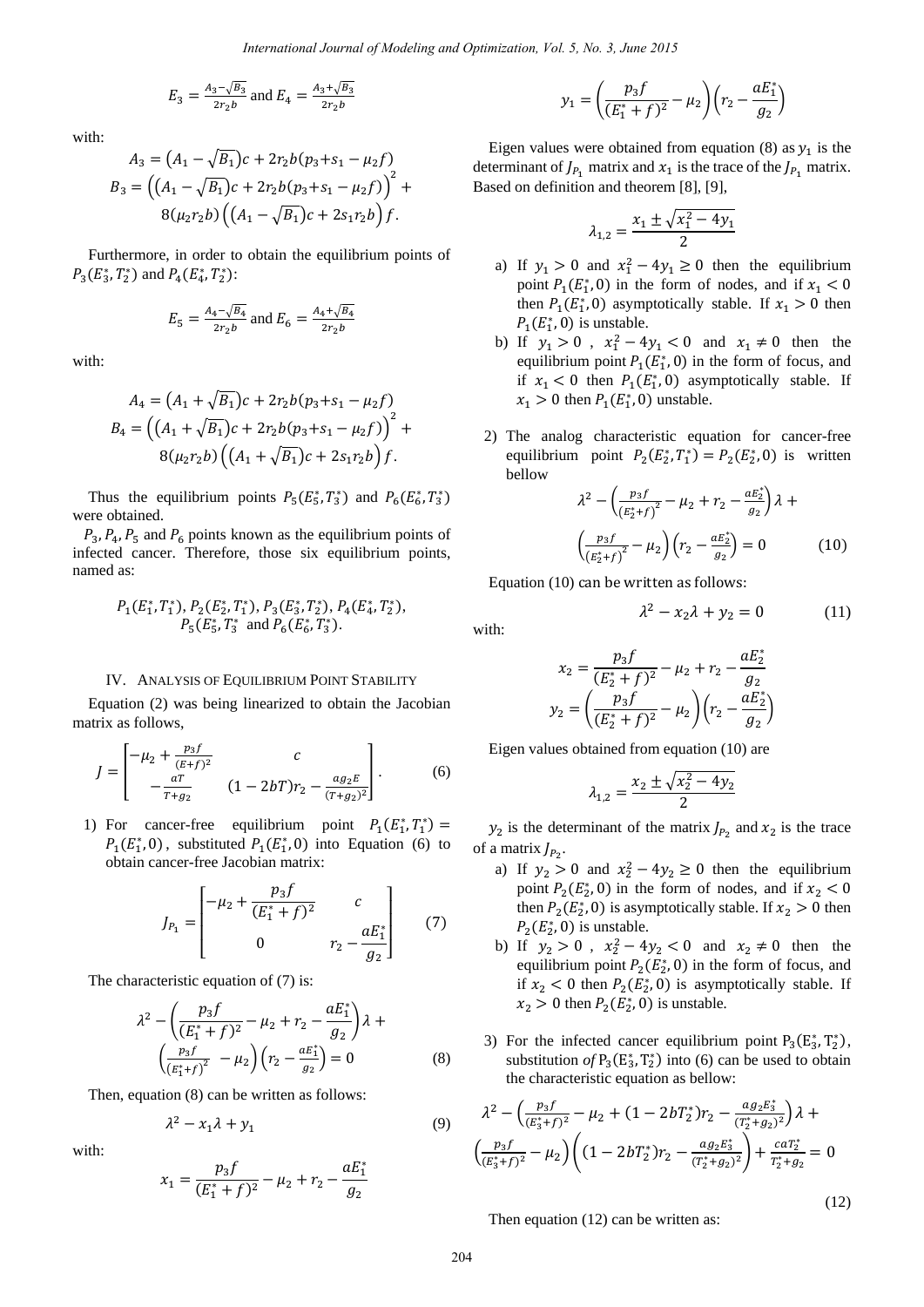$$
\lambda^2 - x_3 \lambda + y_3 = 0 \tag{13}
$$

with:

$$
x_3 = \left(\frac{p_3 f}{\left(E_3^* + f\right)^2} - \mu_2 + (1 - 2bT_2^*)r_2 - \frac{a g_2 E_3^*}{\left(T_2^* + g_2\right)^2}\right)
$$
  

$$
y_3 = \left(\frac{p_3 f}{\left(E_3^* + f\right)^2} - \mu_2\right) \left((1 - 2bT_2^*)r_2 - \frac{a g_2 E_3^*}{\left(T_2^* + g_2\right)^2}\right) + \frac{c a T_2^*}{T_2^* + g_2}
$$

Eigen values obtained from Equation (12) is

$$
\lambda_{1,2} = \frac{x_3 \pm \sqrt{x_3^2 - 4y_3}}{2}
$$

 $y_3$  is the determinant of the matrix  $J_{P_2}$  and  $x_3$  is the trace of a matrix  $J_{P_2}$ .

- a) If  $y_3 > 0$  and  $x_3^2 4y_3 \ge 0$  then the equilibrium point  $P_3(E_3^*, T_2^*)$  in the form of nodes, and if then  $P_3(E_3^*, T_2^*)$  is asymptotically stable. If then  $P_3(E_3^*, T_2^*)$  is unstable.
- b) If  $y_3 > 0$ ,  $x_3^2 4y_3 < 0$  and  $x_3 \neq 0$  then the equilibrium point  $P_3(E_3^*, T_2^*)$  in the form of focus, and if  $x_3 < 0$  then  $P_3(E_3^*, T_2^*)$  is asymptotically stable. If  $x_3 > 0$  then  $P_3(E_3^*, T_2^*)$  is unstable.

Analog for  $P_4$ ,  $P_5$  and  $P_6$  in order to obtain the eigen values of characteristic equation for  $P_4$  is

$$
\lambda_{1,2} = \frac{x_4 \pm \sqrt{x_4^2 - 4y_4}}{2}
$$

 $y_4$  is the determinant of the matrix  $I_{P_4}$  and  $x_4$  is the trace of a matrix  $J_{P_4}$ .

- a) If  $y_4 > 0$  and  $x_4^2 4y_4 \ge 0$  then the equilibrium point  $P_4(E_4^*, T_2^*)$  in the form of nodes, and if then  $P_4(E_4^*, T_2^*)$  asymptotically stable. If  $x_4 > 0$  then  $P_4(E_4^*,T_2^*)$  unstable.
- b) If  $y_4 > 0$ ,  $x_4^2 4y_4 < 0$  and  $x_4 \neq 0$  then the equilibrium point  $P_4(E_4^*, T_2^*)$  in the form of nodes focus, and if  $x_4 < 0$  then  $P_4(E_4^*, T_2^*)$  asymptotically stable. If  $x_4 > 0$  then  $P_4(E_4^*, T_2^*)$  unstable.

Eigen values of the characteristic equation for the  $P_5$  is

$$
\lambda_{1,2} = \frac{x_5 \pm \sqrt{x_5^2 - 4y_5}}{2}
$$

 $y_5$  is the determinant of the matrix  $J_{P_{\tau}}$  and  $x_5$  is the trace of a matrix  $J_{P_{\epsilon}}$ .

- a) If  $y_5 > 0$  and  $x_5^2 4y_5 \ge 0$  then the equilibrium point  $P_5(E_5^*, T_3^*)$  in the form of nodes, and if then  $P_5(E_5^*, T_3^*)$  is asymptotically stable. If then  $P_5(E_5^*, T_3^*)$  is unstable.
- b) If  $y_5 > 0$ ,  $x_5^2 4y_5 < 0$  and  $x_5 \neq 0$  then the equilibrium point  $P_5(E_5^*, T_3^*)$  in the form of nodes focus, and if  $x_5 < 0$  then  $P_5(E_5^*, T_3^*)$  is asymptotically stable. If  $x_5 > 0$  then  $P_5(E_5^*, T_3^*)$  is unstable.

Eigen values of the characteristic equation for the  $P_6$  is

$$
\lambda_{1,2} = \frac{x_6 \pm \sqrt{x_6^2 - 4y_6}}{2}
$$

 $y_6$  is the determinant of the matrix  $J_{P_6}$  and  $x_6$  is the trace of a matrix  $J_{P_6}$ .

- a) If  $y_6 > 0$  and  $x_6^2 4y_6 \ge 0$  then the equilibrium point  $P_6(E_6^*, T_3^*)$  in the form of nodes, and if then  $P_6(E_6^*, T_3^*)$  is asymptotically stable. If then  $P_6(E_6^*, T_3^*)$  is unstable.
- b) If  $y_6 > 0$ ,  $x_6^2 4y_6 < 0$  and  $x_6 \neq 0$  then the equilibrium point  $P_6(E_6^*, T_3^*)$  in the form of nodes focus, and if  $x_6 < 0$  then  $P_6(E_6^*, T_3^*)$  is asymptotically stable. If  $x_6 > 0$  then  $P_6(E_6^*, T_3^*)$  is unstable.

## V. NUMERICAL SIMULATION

Three simulations were being used to see the dynamics of effector cells and tumor cells. The initial value used in these simulations are  $E(0) = T(0) = 10<sup>3</sup>$ . Table II contained the values of the parameters for numerical simulations.

TABLE II: PARAMETER VALUES USED IN NUMERICAL SIMULATION [1]

|            | Parameter |                            |           |          |
|------------|-----------|----------------------------|-----------|----------|
| Simulation | μ,        | $p_{\scriptscriptstyle 3}$ |           | s        |
|            | 0.03      | 0.1245                     | $10^{-3}$ |          |
|            | 0.03      | 0.1245                     | $10^{-3}$ | 764.5072 |
|            | 0.03      | 0.1245                     | $10^{-3}$ | 100      |

| Simulation | Parameter |        |           |        |          |  |
|------------|-----------|--------|-----------|--------|----------|--|
|            |           | r,     |           | а      | $g_{2}$  |  |
|            | 0.05      | 0.18   | $10^{-9}$ |        | $10^{5}$ |  |
|            | 0.3710    | 0.0023 | $10^{-9}$ | 38.004 | $10^{5}$ |  |
|            | 0.05      | 0.0523 | $10^{-9}$ |        | $10^{5}$ |  |

Based on the simulation 1, two equilibrium points  $(P_2(38,0)$  and  $P_6(20175,12083))$  are eligible in existence. Stability of the simulation 1 is  $P_2$  equilibrium point showed unstable result and has the type of saddle point, while  $P_6$  is asymptotically stable and has a kind of sink focus point, which means the population of effector cells and tumor cells will grow in tandem. Based on the simulation 2, there is one point of equilibrium  $(P_2(25488,0))$  is eligible in existence. Stability condition of the equilibrium point  $P_2$  in simulation 2 is asymptotically stable and has a kind of sink node point, means the effector cell population will increase while the tumor cell population will disappear with increasing of  $t$ . On the simulation 3, there is one point of equilibrium that was eligible in existence  $(P_2(3338,0))$ . Stability conditions of the equilibrium point  $P_2$  in simulation 3 is asymptotically stable and has a kind of sink node point, the effector cell population will be constant at the equilibrium point, while the population of tumor cells will disappear with increasing of  $t$ . Fig. 2(a), (b), and (c) showed respectively to simulation 1, 2, and 3-point equilibrium models.